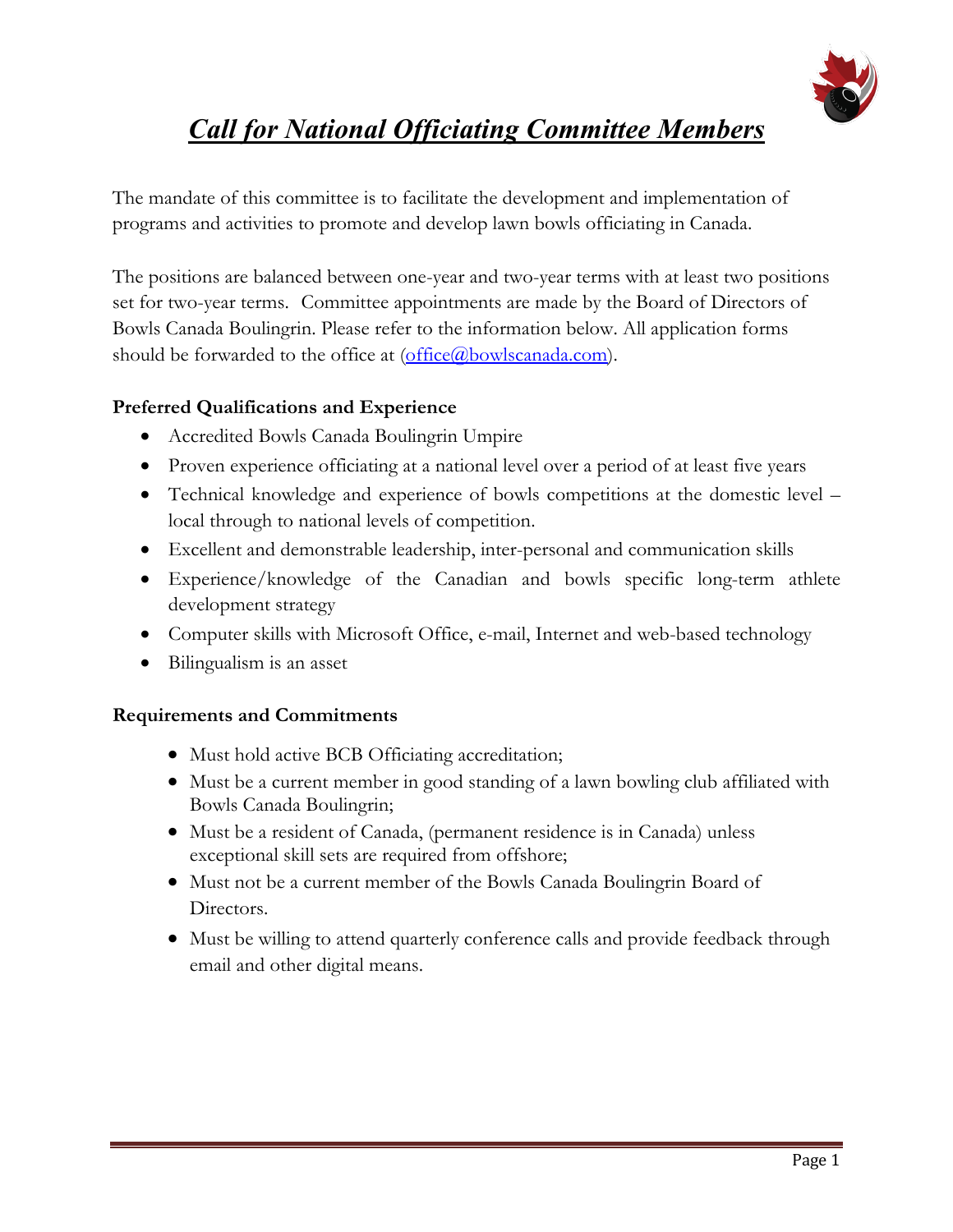

#### **Description of Duties of the National Officiating Committee**

- Develop, implement, and maintain the BCB National Officiating Program.
	- o Identify and develop training curriculum and resources for bowls officials.
	- o Identify and develop systems and resources to train and maintain trainers and evaluators of bowls officials.
	- o Identify and develop systems and resources to train and maintain master trainers and master evaluators for bowls officials.
	- o Apply *World Bowls* standards of officiating to the development and delivery of bowls officiating education and certification programs and resources as appropriate.
- Identify and develop processes and resources to implement long-term officiating development for the bowls community.
- Promote officiating within the bowls community.
- Conduct program evaluations to confirm that objectives of the bowls officiating programs are being met and are achieving the desired results.
- Develop and recommend policy regarding the implementation of officiating and playing standards for the bowls community.
- Cooperate with the High Performance, Competitions and other operational committees as needed to develop and implement the various stages of long-term athlete development.
- Develop and implement mechanisms by which the extended Bowls community understands the officiating programs, thereby contributing to the creation of a unified approach to the development of officials.
- With the Executive Director, develop the annual budget and operational plan for the committee for recommendation to the BCB Board and its approval.
- Ensure that materials and data developed regarding the BCB officiating programs are stored with the BCB national office.
- Maintain the national Umpire Register.
- Liaise with Provincial Officiating Coordinators.